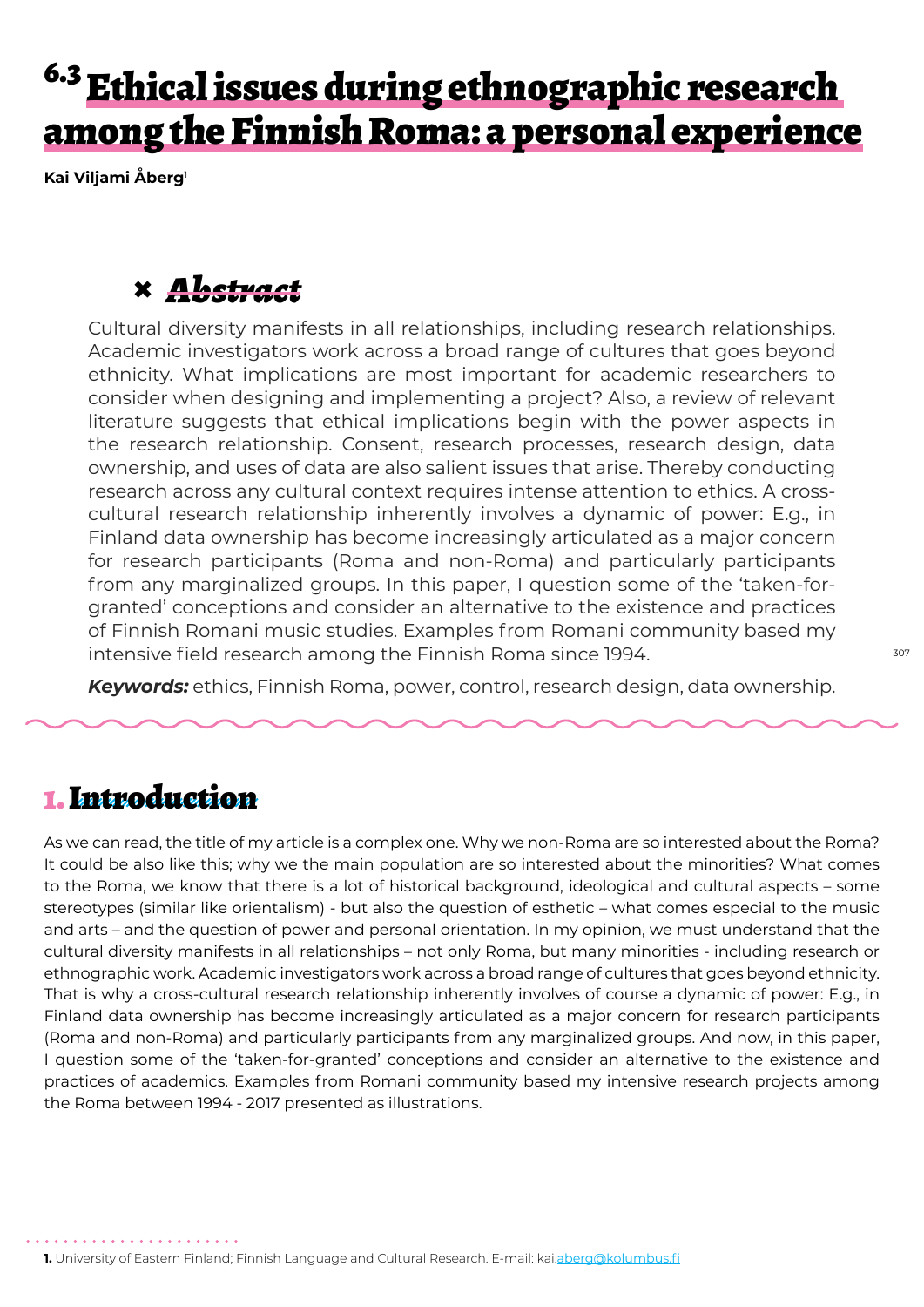## 2. A Brief History of the Kaale

Finland has perhaps the most homogeneous Romani population in Europe, with the *Kaale* population comprising groups of the Roma who arrived through Sweden as early as the sixteenth century. In the nineteenth century, this group was strengthened by Russian Romani immigrants who have since merged with the Finnish *Kaale* (see Pulma, 2006, p. 215; 2012). The Finnish Roma, nowadays about 10,000—12,000 in all, lead a traditional way of life; there are also 3,000 Finnish Roma who live in Sweden, mainly in the Stockholm area (Markkanen, 2003, p. 262). The process of estimating the numbers of Roma in Finland is a problematic one. These problems are rooted in the general difficulties associated with counting so-called "ethnic minority groups, and mobile communities" (Clark, 2006, p. 19). During the 1990s, Finland became more multicultural than ever before. The growing number of foreigners coming to the country raised discussion about human rights, tolerance and discrimination. However, there is still very little information about the old minorities, such as the Roma, in the teaching materials of the comprehensive school, in materials for different occupational groups, or even in teacher training (Markkanen, 2003, pp. 264–265).

### 3. Why non–Roma researching the Roma

 $_{\rm 308}$  own customs and practises; it is more to the point bear in mind that the Roma have been in contact with This is not only question about the Roma, but majority cultures have in fact influences the development and expression in all of cultural identity of minority in Finland as well as elsewhere, sometimes more than the minority themselves and members of the majority have wished to believe; either this has not been recognised or it has been ignored (Kopsa-Schön, 1996, p. 251). What comes to Finnish Romani music tradition the reason has partly also been research tradition. Roma, like other 'alien cultures' and communities have been studies from the perspective of divergence. Definitions and categories are repeatly created by which ethnic communities and minority cultures can be distinguished from one another. Not so often has been examined the influences by which various communities mould on another. For that reason for me they is no sense in speaking about the original sources of Romani music or essentealists theory or source of Romanies numerous cultures of the World. This idea is of course a new one. The English gypsy scholar R.A. Scot Mcfie describes in 1908 that the gypsies have succeeded enimatic, partly because they are still made an object of mystery in literature and research, either unconsciously through lack of correct information, or consciously to suit goals of gypsy and cultural policy. One explation is roma exotism or as I sometimes want to call it "orientalism inside the Europe".

#### **3.1. The Impact of Romani Exoticism on the Ethnography of Romani music**

We know that the image of the Roma has gradually spread via literature to other genres, the visual arts and music in 19th centuries. In music, Romani stereotypes were applied to a major degree in both stage music and in entertainment for courts and the bourgeois middle classes. A connection with the world was actualized especially in Romani music and dance as all-encompassing freedom and as the authentic, natural, fiery and colourful characteristics of stereotypical 'Gypsiness' as the Hungarian composer and piano virtuoso Franz Liszt (1811–1886) described the Romani music that he heard and its manner of performance as deeply emotional, with its free chains of modulation, large intervals, oriental ornamentations and rhythms that gain pace. The virtuoso, artistic and colourful (emotional and fiery) character of Andalusian flamenco made the Romani entertainers of Southern Spain representatives of Spanish culture as a whole (Lindroos & Böök, 1999, p. 37). Romani entertainers quickly became popular all over Europe (Blomster, 2012).

Although the stage performance style of Romani music, or estrad style came relatively late to Finland if we compare it with the Romani population elsewhere in Europe, 'stage Roma' identity involving images and associations also influenced the picture of Finnish Gypsy dance. Descriptions of dance from the late 19th century and the turn of the 19th and 20th centuries are highly different from earlier ones. Now in archive we can read that relationship of the Gypsy dances with the Spanish chachucha is mentioned (the theory of the Roma as international). Also, the middle part of the dancer's body is often mentioned. In 1936, folklore collector Otto Harju describes the movements of the dance: The dancers snap their fingers, move the middle part of the body and remain in place performing steps in the manner of the *polska* etc., kicks, turns etc. Female sexuality – one of the strongest gypsy stereotypes - underlined in the descriptions of dance ('skirt pulled up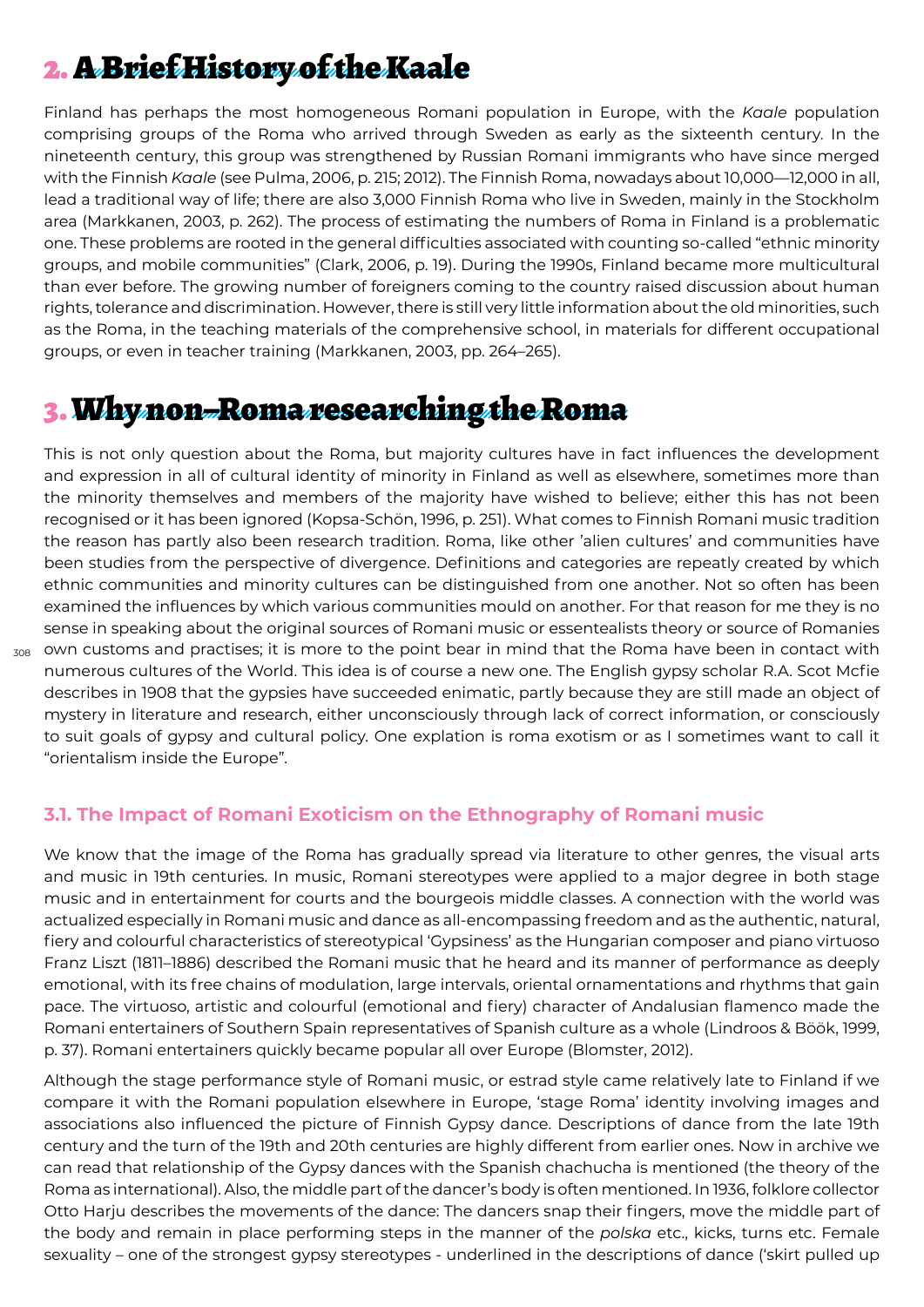to the thighs') can be seen not only in terms of the international Gypsy stereotype of sexuality associated with Romani women, i.e. a sexually active, fateful and seductive Romani beauty, but also from a folkloristic perspective as part of the asymmetry of ethnic relations. The erotic humour and sexual comedy present in the dancing, whether as class or ethnic *eros* berating and humiliating marginal and socially inferior people (or vice versa), continuously considers the relationship of mental images with the opportunities provided by reality (Knuuttila 1992, p. 249). Accordingly, the Gypsy dances as performed by members of the majority express the mental images and fantasies of Finns regarding the uninhibited nature of Romani women. Dance produced by the majority with reference to Gypsy dance is specifically revealed by the fact that women's chastity has always been a subject of particular focus in Romani culture (Viljanen-Saira 1979). The change in descriptions of Gypsy dance may be associated more generally with the spread of stage music into Finland after the middle of the 19th century.

### **3.2. Finnish Romani music and the Exotism**

Interest in the Roma emerged in Finland in the 18th and 19th centuries in both scholarship and the arts. A study by Christfrid Ganander (1741-1790) from 1780 is regarded as the first scholarly work on the Roma of Finland (see also Rekola, 2012, p. 47; Viljanen, 2012, pp. 375 – 377). It focused on the vocabulary of the Romani language, but also included interpretations of the origin of the Roma. The material consisted of published sources along with an ethnographic approach. After Ganander 'Gypsy Baron' Arthur Thesleff (1871 – 1921), known as a bohemian figure in research, compiled the first known collections of Romani songs in Finland, including songs in the Finnish and Romani languages (see Tervonen, 2012, pp. 89-92; Blomster, 2012; Åberg and Blomster, 2006). As a non-academic musicologist, Thesleff was not oriented towards comparative research, unlike his colleque Heikki Klemetti, who wrote of Oriental influences in Finnish Romani music. In his article *Zigenarmusiken* (Gypsy Music) from 1922, Thesleff makes the distinction between the 'own' Gypsy tunes performed among the Roma and their music-making that is primarily aimed at the majority population (Blomster, 2012, pp. 324–326; Åberg, 2015).

In the early 20th century, Finnish musicologists remained outside international discussion on Romani music. The few texts that appeared in this area were mainly on the orchestral music of the Roma of Central and Eastern Europe. In many texts, I call it 'romantic turn' of Finnish approaches to Romani music is attributed to a description of the performances of Romani orchestras from 1923 by the composer Axel Törnudd (1874 –1923), a trailblazer of musical pedagogy in Finland, who noted the creative nature of the performances:

309

Researchers of Romani music unanimously rejected the idea of a national dimension for it, focusing their attention on all phenomena characteristic of Romani music. In the spirit of Romanticism and in its wake, there was also discussion of the impression made by the music on its listeners (see Åberg, 2015). I would not claim that the interpretations of Törnudd, Väisänen and the researchers who followed them regarding the music culture of the Roma were fundamentally incorrect. Nonetheless, there is caused to regard them as inadequate in the sense that they describe culture in terms of general principles within which identity was understood as a project of belonging and collectively essentialist or promordialist theory of Roma culture. It is illustrative, however, that both in Finland and elsewhere in Europe questions of the origin of Romani music was underlined. they describe culture in terms of general principles within which identity was understood as a project of belonging and collectively essentialist or promordialist theory of Roma culture. It is illustrative, however, that both in Finland and elsewhere in Europe questions of the origin of Romani music was underlined.

### 4. Personal Orientation to the Music – A Shared Orientation

It has been typical of the ethnomusicological approach to consider music and cultural groups as entities, and therefore groups that are culturally "isolated" (either in the passive or active sense) have come to be chosen to be studied (Suutari 2007, p. 98). In these situations, it is readily forgotten that the multi-layeredness of identity is always associated with the idea of musical orientation. A perspective that is well suited to my research is the notion of tradition or "heritage" as an individual process of choice (see also Acton, 2004, p. 2). Elsewhere, Jeff Todd Titon (1980, p. 276), for example, has suggested that personality is the main ingredient in the life story "(…) Even if the story is not factually true, it is always true evidence of the storyteller's personality". In this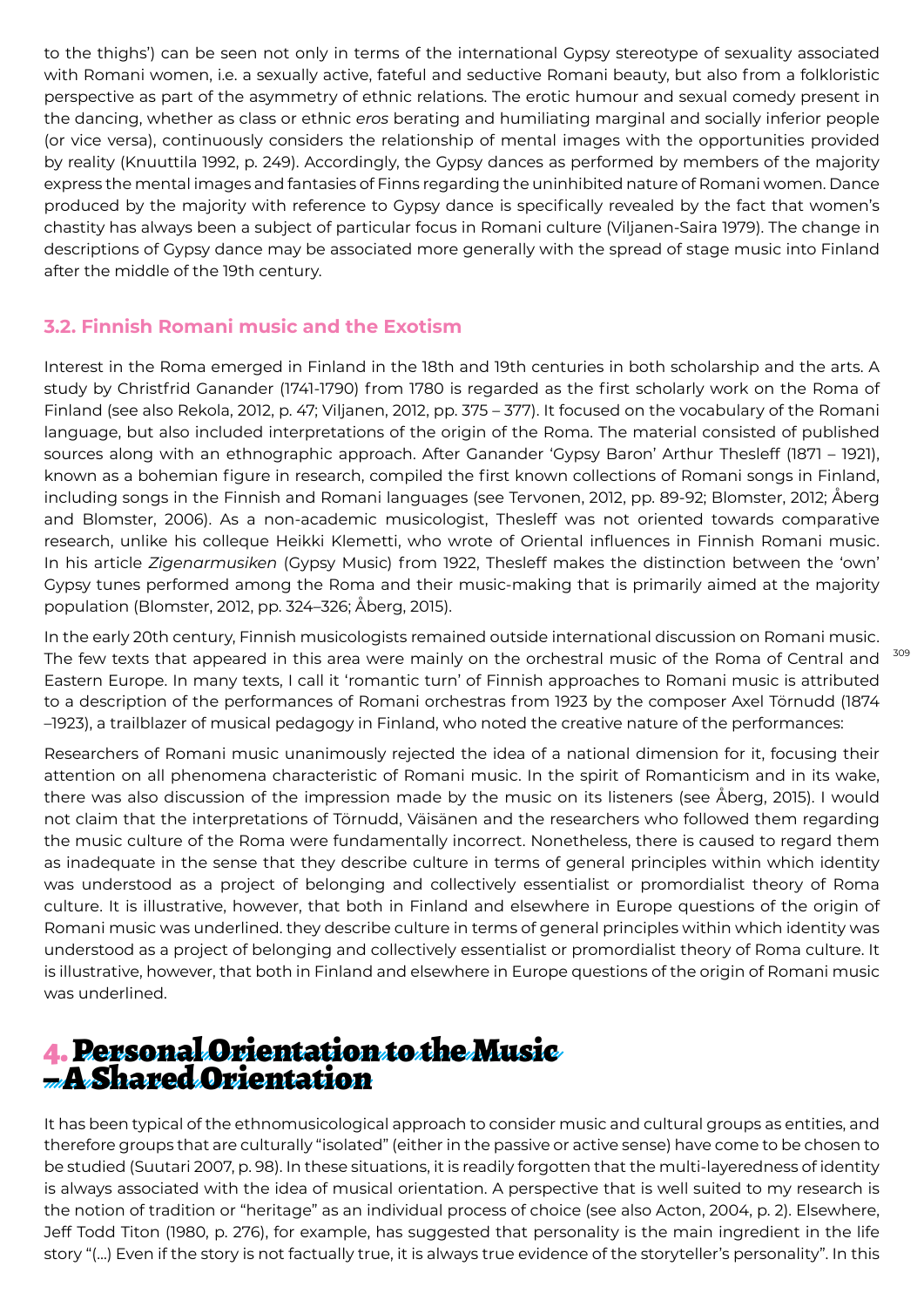sense people also interpret music tradition from their own frameworks and commitment to a specific genre of music or musical environment does not exclude the possibility of other circles of tradition (see Åberg, 2015).

Modern people can move more easily than before between contexts that maintain different forms of tradition, transferring from one to another while changing forms of expression. Even musical life is no longer bound as before to given forms laid down by tradition. In many cases a certain style is only one focus of musical orientation for the individual among many others. Therefore, I apply as one of the theoretical frameworks of my study approaches utilized in orientation studies, such as traditional orientation (see Siikala, 1984) and the perspective of musical orientation inspirited by cognitive psychology. With reference to musical orientation borrowed from schematic theories, we could assume that the surroundings, life experiences and events also steer the individual's notions of music, musical values and choices of musical activities made within their sphere of influence. This means that there are presumably numerous influences on music orientation and its origins, beginning with music in the home and among the family, the environment, and the formation of personal musical taste, the musical self and the musical world view (Juvonen, 2000, pp. 27-28). The individual's musical orientation is also shaped by the strong emotional charge of music, its experiential nature, which has also been emphasized in recent anthropological studies. Ruth Finnegan (2003, p. 183), for example, notes, that experience is increasingly envisaged not as mysterious inner state or unthinking primeval impulse but as embodied and intertwined with culturally diverse epistemologies. As a universal phenomenon, music can combine personal, social and cultural meanings and relations of meaning, while serving as a mediator of the various forms and styles of human existence.

An interesting body of material, in both source-critical and experiential terms, consists of the recordings in which I have played music together with interviewees. In these situations, the recordings automatically included playful or more serious discussions – even debate – on the finer points of the techniques or variation of certain musical phenomena such as ways of playing or singing. Playing or singing as a form of artistic expression is also a flexible way to cross the boundaries of culturally regulated gender. This emerged in some research situations with the men withdrawing from the interviews and power given to the singers who were present and often recognized by the community. The men who could not sing gave the stage to the women, and so I interviewed them. Accordingly, when it is claimed that folklore reflects gender differences, we easily gain the idea that differences appear to everyone as similar and unchanging. During the fieldwork, however, I came to notice repeatedly that although gender roles seem, at first sight, to be distinct and given, conventional roles attached to gender were only the overall line of the situation. A closer look at the material revealed to me various ways of represented and negotiating gender identity.

310

The effect of my identity as a musician on the research situation depended on whether there were older or younger persons, singers or instrumentalists present among the interviewees. The Romani songs of which the older generation had complete command – as heritage generating a sense of community – maintained the role of an outsider researcher of the majority regardless of whether I was accompanying these songs or not. Compiling and recording the traditions remained my concrete task. In this respect, my role as a musician had no effect on defining my position. It is necessary here to underscore the significance of the age and gender of the interviewees as factors defining my role as researchers. Younger male informants, especially ones who can play instruments, broke down cultural boundaries by including me in the position of musician, and my category-bound activities included various accompaniments and often the performance of competencies associated with various styles of Romani music. In the latter case, we were often in the position of interlocutors throughout the interviews. In other words, we did not judge the cultures by pointing to their good or poor aspects or by comparing them with each other. Playing music together indicated interests along similar lines and generated a sense of community through shared action. Like other arts, music is a flexible way to break down the bounds of primordiality and to open new kinds of encounters between different cultures.

In the interview situations, I constructed for myself a researcher position of the above kind, not only when explicating the meaning of my study and my interest in the theme (the 'Gypsy music' of different countries, such as flamenco, Sinti or Manouche Jazz, the song of the Roma of Finland etc.) but also when identifying with Romani identity through the joint performance of music. This means that in my fieldwork, the musical instrument (acoustic guitar) was also an important element and potential means for roles and relationships in the field. With the instrument and through playing music I could consciously promote mutual interaction and even 'provoke' discussion. Although the guitar is a natural instrument for both men and women among the Roma, it inevitably functions as a masculine symbol of musical reality.

Playing music together had an emancipatory effect that broke down boundaries of gender. The feeling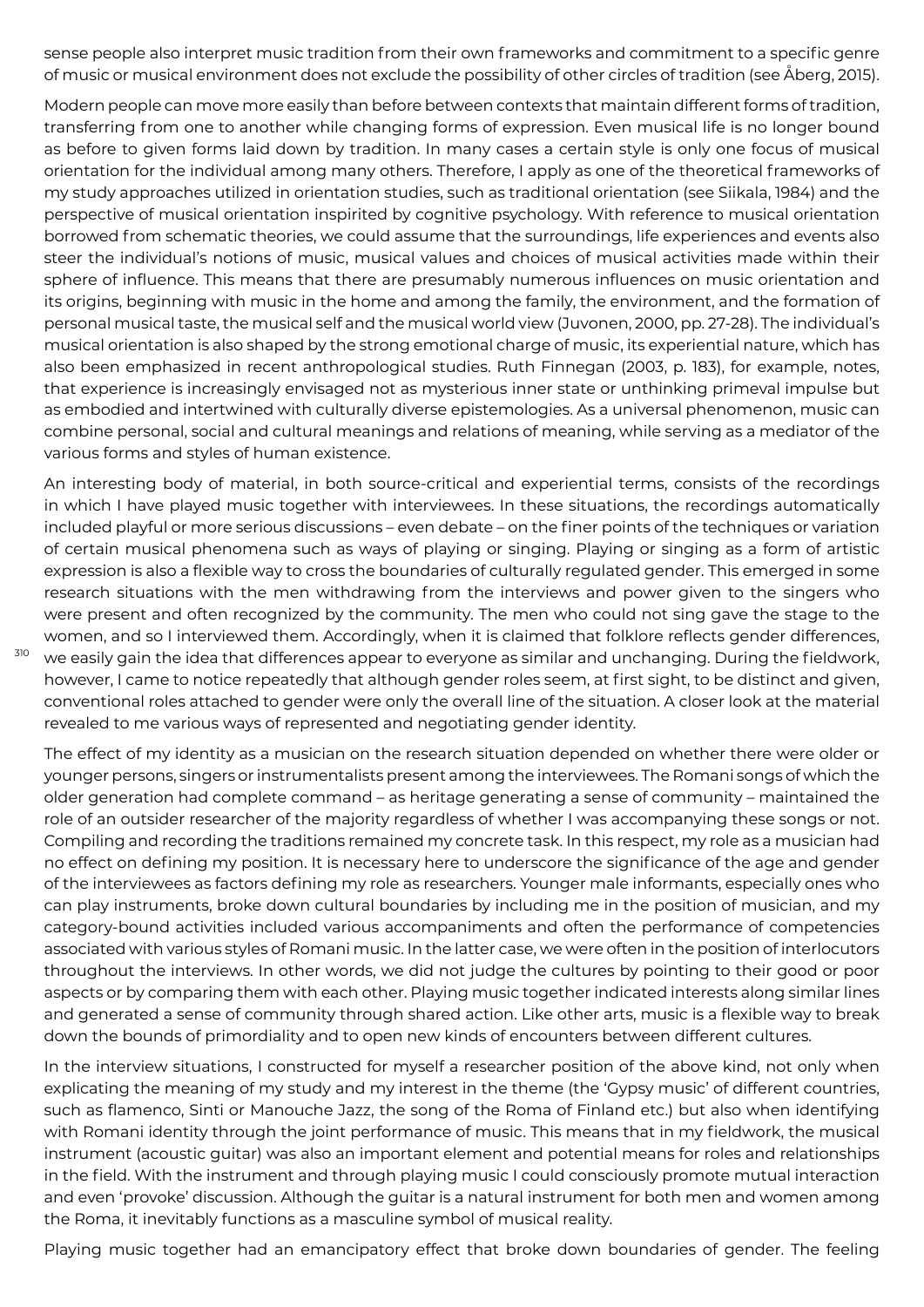of community with the interviewees that was created by playing depended on various factors: the instrumentalists, the singers, their age and gender and especially the music that was performed. In each specific context, masculinity had a different effect on how the empirical material was composed. At best, playing music together makes it possible to bridge dichotomy of the 'gap of alterity', but depending on musical orientation and competence it can also underline separation and difference. Depending on the music that was played, I found myself in different research situations to be simultaneously an insider and outsider: the former because of shared musical orientation and the latter because of cultural difference.

Religious faith (mainly Pentecostalism) is part of Romani life, in which religious music is also of major significance for ethnic identification (Acton, 2004, p. 3). Since the religious dimension and the worlds of Romani songs generally intersect to only a small degree, I was identified among people active in religious music in a marginal position regardless of my gender, as a non-believer. I also had a different musical orientation. The position of marginality should thus be understood here as remaining at the edges or set aside in relation to a centre, in this case religiosity and the contexts of religious or spiritual music. A different musical orientation, however, does not mean the deepening of different masculinities, but will in some cases promote the recognition of the relationship of oneself and the other as interaction, a bilateral process reinforcing both parties. In these situations, playing music together and discussing it served as a fruitful means of self-reflection whereby the recognition of the other could also lead to awareness of oneself and one's own masculinity. An individual who is an outsider is thus not invisible or hidden, but particularly visible precisely because of his or her marginality and associations related to it. Religiosity was underscored in these interviews on religious or spiritual music.

In the contexts of music performed in restaurants, a feeling of equality may be the best term in my fieldwork context to describe the socio-cultural feeling of self-esteem in which the various cultural perceptions of individuals are levelled. Conversations on popular music, its content and performance opened paths from culturally specific to the general. My role shifted between a researcher of Romani culture and a musicologist depending on the situation that arose. As a result, conversations in restaurants with dancing or karaoke bars thematically concerned only the skills of playing music or singing. In musical contexts, the researcher could readily place himself in the 'mainstream', i.e., in the centre in relation to the persons studied, while in other contexts the individual can be in the margins at the same time.

### 5. Some Ethical Issues

Fieldwork in ethnomusicology requires researchers to form interpersonal relationships with informants. Because of this, researchers must be aware of their own ethical responsibilities with the informant. These concerns can include questions of privacy, consent, and safety. Anyway, the ethical issues in the field of ethnomusicology parallel those found in anthropology. Mark Slobin (n/d, n/p), a twentieth century ethnomusicologist, observes that discussion on ethics has been founded on several assumptions, namely that: 1) "Ethics is largely an issue for 'Western' scholars working in 'non-Western' societies"; 2) 'Most ethical concerns arise from interpersonal relations between scholar and 'informant' as a consequence of fieldwork"; 3) "Ethics is situated within…the declared purpose of the researcher: the increase of knowledge in the ultimate service of human welfare." Which is a reference to Ralph Beals; and 4) "Discussion of ethical issues proceeds from values of Western culture." Slobin (n/d) remarks that a more accurate statement might acknowledge that ethics vary across nations and cultures, and that the ethics from the cultures of both researcher and informant are in play in fieldwork settings.

### Summary

Conducting research across any cultural context requires intense attention to ethics. A cross-cultural research relationship inherently involves a dynamic of power. As members of colonial cultures, researchers have traditionally held power in forms of money, knowledge, and 'expertise' over their human subjects. Cascading from this foundation of power, the research relationship spawns other ethical issues of informed consent, control, research design, and data ownership. A community-based partnership project incorporating an ongoing process of communication and consent offers an ethical solution that is mutually beneficial to both researcher and cultural group members.